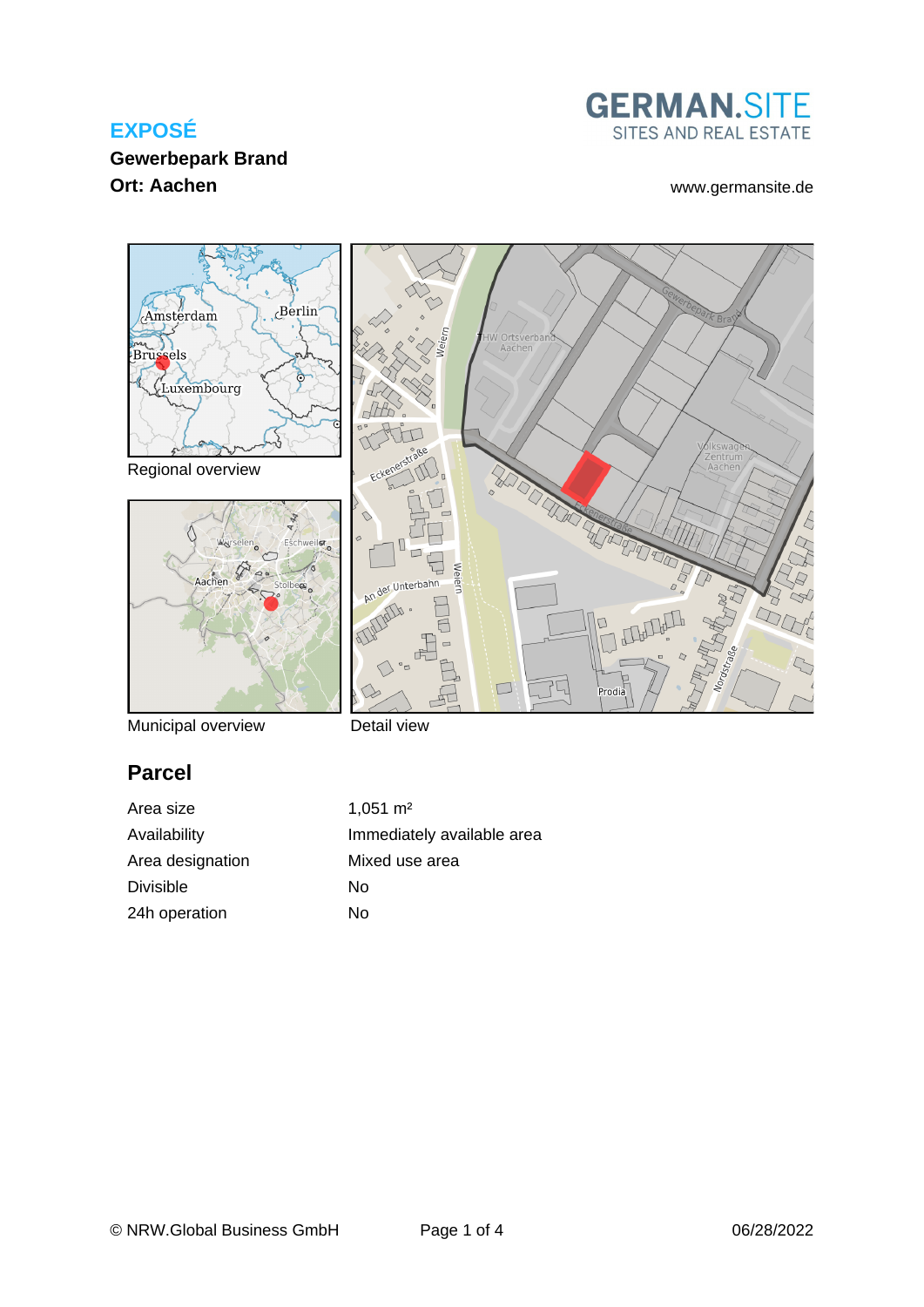## **EXPOSÉ Gewerbepark Brand Ort: Aachen** [www.germansite.de](http://www.germansite.de)



#### **Details on commercial zone**

From military terrain to business park

The former military terrain with a size of 140.000 m² becomes a future business park by pulling down old structures and buildings. Located in the south west of Aachen the restructuring will produce an attractive business area for nearly all branches of industry and trade. The business park is convenient in respect to traffic and close to the centre of Aachen-Brand.

| Industrial tax multiplier | 475.00 % |
|---------------------------|----------|
| Area type                 | GE / MI  |

#### **Links**

<https://www.gistra.de>



Erreichbarkeit in 20 Minuten: 496.500 Einwohner

## **Transport infrastructure**

| Freeway      | A44                       | 2.2 km  |
|--------------|---------------------------|---------|
| Airport      | Maastricht-Aachen         | 44.6 km |
| Airport      | Liège (B)                 | 61 km   |
| Port         | Binnenhavenweg Stein (NL) | 47.3 km |
| Port         | Liège (B)                 | 53.4 km |
| Rail freight | Köln-Hbf                  | 78.5 km |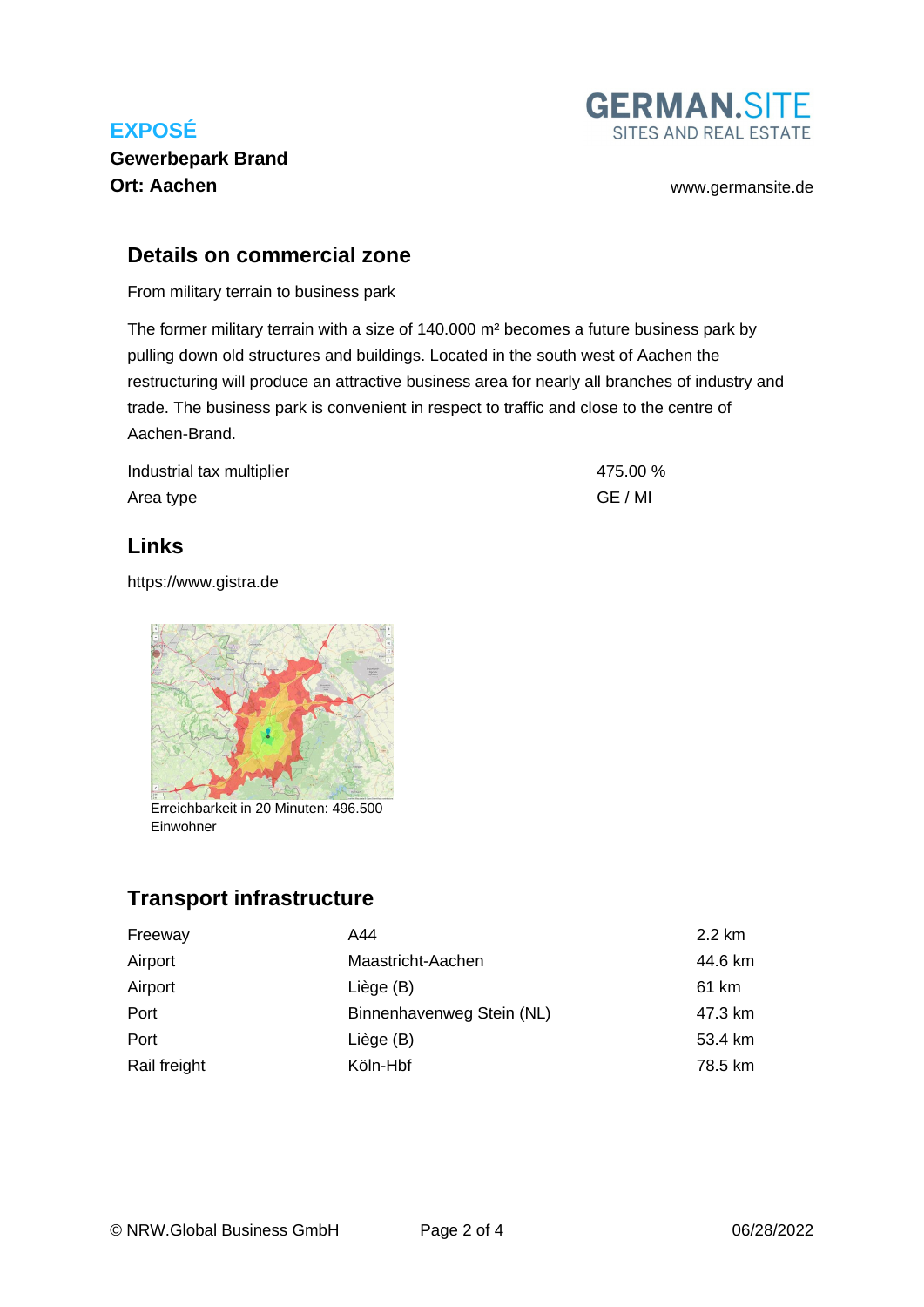## **EXPOSÉ Gewerbepark Brand Ort: Aachen** [www.germansite.de](http://www.germansite.de)



#### **Information about Aachen**

Aachen's successful economy is indicated by the number of high-tech companies within the region. It would be difficult to find such a concentration and variety of technical and scientific potential in any other region of Europe. Research and instruction at the highest level are provided by five centres of higher education, including the world famous RWTH Aachen University. In addition Aachen has four Fraunhofer Institutes and the largest university clinic in Europe.